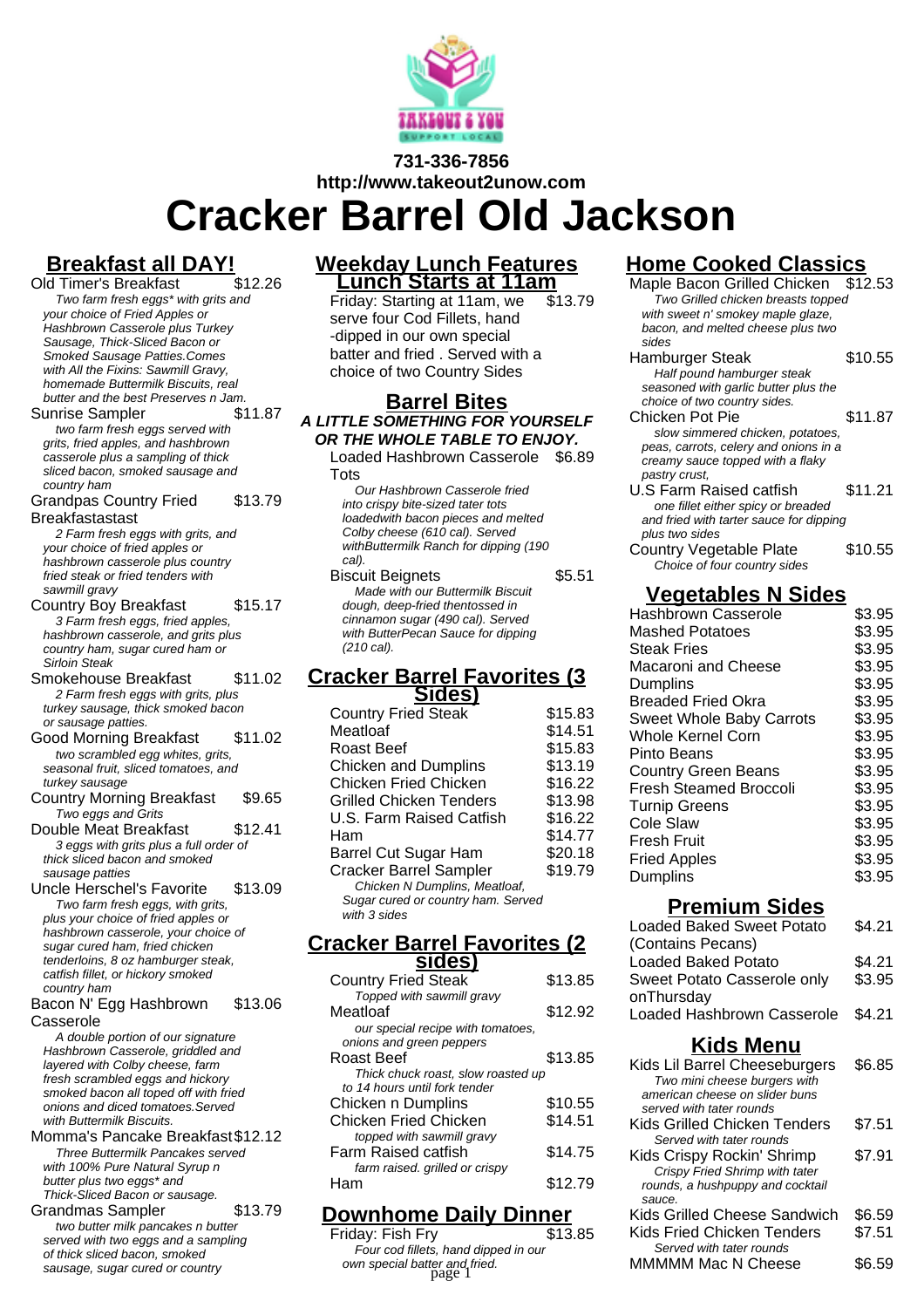ham. Served with fried apples or Hashbrown Casserole and 100% natural syrup

Wild Maine Blueberry Pancak\$\$1.02 Three Buttermilk Pancakes n' butter filled with Wild Maine

Blueberries (760 cal) -plus- our Blueberry Syrup. Buttermilk Pancakes with 100% 10.33 Pure Natural Syrup Enjoy three golden Buttermilk

Pancakes with 100% Pure Natural Syrup n butter. Pecan Pancakes \$11.02

- Three buttermilk pancakes n butter filled with pecans plus pure syrup
- Buttermilk Pancakes With Fruß11.02 Toppings

Three of our Buttermilk Pancakes with your choice of fruit Sweet Topping

Momma's French Toast Breakfast \$12.26

Four slices of our Sourdough bread, hand-dipped in eggs and grilled served with 100% Pure Natural Syrup n& topped with butter plus two eggs\* and Thick-Sliced Bacon or sausage.

- French Toast \$11.02 Four slices of our Sourdough bread, grilled and topped with butter plus 100% Pure Natural Syrup or fruit Sweet Topping.
- Eggs-In-The-Basket \$12.12 Two slices of Sourdough bread, each grilled with an egg<sup>\*</sup> in the middle (430 cal), choice ofFried Apples or Hashbrown Casserole (170/190 cal) -plus- Thick-Sliced Bacon or sausage (110-240 cal).

Egg Sandwich \$6.89

Two eggs served on sourdough. Served with tomato, and mayonnaise. With your choice of side.

One Egg N' Bacon or Sausage\$6.89 One farm fresh egg served with Butter Milk Biscuits (390 cal) -plusone Smoked Sausage or ham )210-280 cal each). Served with Fried Apples or Hashbrown Casserole (170/190 cal).

Meat Biscuits N' Hashbrown Casserole or Fried Apples \$7.57

Two hand-rolled Buttermilk Biscuits with choice of ham, sausage patty or thick sliced bacon.Served with fried apples or hashbrown casserole.

Biscuits N Gravy w/ Bacon or \$7.57 Sausage

3 buttermilk biscuits with our special sawmill gravy plus thick sliced bacon or smoked sausage patties

#### **Kid's Menu KIDS OF ALL AGES ARE WELCOME TO ORDER FROM THESE KID-SIZED PORTIONSOF SOME OF OUR**

**FAVORITE MENU ITEMS. (DOES NOT INCLUDE DRINK.)**

| וויוש בטשבטוו                           |        |
|-----------------------------------------|--------|
| Mini Confetti Pancakes                  | \$6.74 |
| Three mini pancakes filled with         |        |
| fruity cereal (350 cal), served with a  |        |
| side of 100% Pure Natural Syrup         |        |
| (110 cal) and butter -plus-a half order |        |
| of bacon or sausage (50-140 cal).       |        |
| Mini Buttermilk Pancakes                | \$6.74 |
| Three mini pancakes (320 cal),          |        |
| served with a100% Pure Natural          |        |
| Syrup (110 cal) and butter -plusa half  |        |
| order of bacon or sausage (50-140       |        |
|                                         |        |

Sunday:Pot Roast Super \$13.85 Oven braised beef roast with red potatoes, carrots, onions, celery and tomatoes in a savory beef both

### **Country Dinner Plates**

| Served with two sides and bread     |         |
|-------------------------------------|---------|
| <b>Fried Chicken Tenderloins</b>    | \$10.81 |
| <b>BBQ</b> or honey Mustard         |         |
| Chicken N' Dumplins                 | \$10.94 |
| <b>Grilled Chicken Ternderloins</b> | \$10.81 |
| Sugar Cured Ham                     | \$11.87 |
| <b>Hickory Smoke Country Ham</b>    | \$11.87 |
| <b>US Farm Raised Catfish</b>       | \$10.55 |
| Spicy, Grilled, or fried            |         |
| Half Pound Hamburger Steak \$11.21  |         |
| Seasoned with Garlic butter         |         |
|                                     |         |

### **Signature Fried Chicken**

Sunday Homestyle Chicken \$14.24 Two boneless chicken breast hand-dipped in our special buttermilk batter, breaded & deep fried to a crispy golden brown in our kitchen. -Plus- choice of two Country Sides Southern Fried Chicken \$14.51 A taste of pure southern tradition with four pieces of bone in chicken. Using our special recipe seasoning and fried until golden seasoning. Paired with honey and two sides.

### **Country Salad**

| Homestyle Chicken Salad | \$13.06 |
|-------------------------|---------|
| Chef Salad              | \$13.19 |

### **Sandwich N Burger Platters**

Homestyle Chicken BLT \$11.87 Crispy, golden-fried Sunday Homestyle Chicken drizzled with our maple glaze topped with bacon, lettuce, tomato, and sweet and smokey mayo on a bun The Barrel Cheeseburger \$11.87 Our juicy grilled to order patty is seasoned and seared on out flat top grill, topped with melted Colby cheese, Dukes Mayo, lettuce and tomato on a bun

### **Southern Suppers**

| Grilled Sirloin Steak                 | \$17.81 |
|---------------------------------------|---------|
| Our 8oz USDA Choice top sirloin,      |         |
| seasoned and grilled to order         |         |
| Lemon Pepper Rainbow Trout            | \$14.38 |
| <b>Country Fried Shrimp</b>           | \$14.26 |
| Our buttermilk breaded fired          |         |
| shrimp served with hushpuppes         |         |
| <b>Bowl Of Pinto Beans</b>            | \$7.64  |
| <b>Bowl Of Turnip Green</b>           | \$7.64  |
| Simmered with country Ham and         |         |
| served with an onion slice and        |         |
| vinegar                               |         |
| Beans and Greens                      | \$10.02 |
| A cup of our pinto beans and turnip   |         |
| greens cooked with country ham.       |         |
| Served with an onion slice, chow      |         |
| chow, relish and vinegar              |         |
| Haddock                               | \$15.83 |
| North atlantic boneless whitefish     |         |
| fillet dusted in traditional cornmeal |         |
| and flour mix and grilled until fork  |         |
| tender beneath a light crispy crust   |         |
|                                       |         |

### **SOUP AND SALAD**

| Cup of Soup  | \$5.27 |
|--------------|--------|
| Bowl of Soup | \$6.85 |
| House Salad  | \$6.85 |

### Kids Veggies Plate \$6.19

Dirt Cup Dessert \$3.68 Layers of chocolate pudding, chocolate cookie crumbs and gummy worms.

### **DESSERT**

Double Chocolate Fudge Coca-Cola Cake \$5.27 What started as a accident is now what makes our Famous Cake so special. We make it daily, by hand, and serve it warm with rich, creamy Vanilla Ice Cream Fruit Cobbler \$5.00

#### **FAMILY MEAL BASKET OPTIONS**

| ,, ,,v,,v                                                               |         |
|-------------------------------------------------------------------------|---------|
| <b>Shrimp Family Meal</b>                                               | \$55.43 |
| 3 orders of shrimp & 3 orders of                                        |         |
| steak fries, 9 hushpuppies, 8 oz                                        |         |
| cocktail, 8 lemon wedges, 2 country                                     |         |
| sides, 8 biscuits with butter                                           |         |
| <b>Family Meal Southern Fried</b>                                       | \$44.87 |
| Chicken                                                                 |         |
| 12 pieces of southern fried                                             |         |
| chicken, honey, 2 sides, 8 biscuits &                                   |         |
| butter                                                                  |         |
| All Day Pancake Breakfast                                               | \$42.23 |
| 10 pancakes, 6 syrups, 12                                               |         |
| scrambled eggs, 12 slices of bacon                                      |         |
| or 12 sausage patties, and                                              |         |
| hashbrown casserole or fried apples                                     |         |
| Chicken n' Dumplins family                                              | \$43.55 |
| meal                                                                    |         |
| 12 Tenders plus 1 lb of                                                 |         |
| Dumplins, Comes with 2 country sides                                    |         |
| & 8 Biscuits                                                            |         |
| Meatloaf family meal                                                    | \$44.87 |
| 4. 1/8 slices cut in half, comes with                                   |         |
| 2 country sides & 8 Biscuits                                            |         |
| Sunday HomestyleFamily                                                  | \$44.87 |
| MealChicken family meal                                                 |         |
| 6 Chicken Breast Comes with 2                                           |         |
| country sides & 8 Biscuits                                              |         |
| Chicken Tender Family Meal                                              | \$44.87 |
|                                                                         |         |
| Grilled or Fried, 18 Tenders, 6 oz<br>honey mustard and 6 oz BBQ sauce, |         |
| 2 sides, & 8 biscuits & Butter                                          |         |
|                                                                         |         |

### **BEVERAGES**

| Stewart's Bottled Sodas              | \$3.82 |
|--------------------------------------|--------|
| Diet Root Beer, Root Beer,           |        |
| Espresso Beverages                   | \$4.48 |
| <b>Cracker Barrel Freshly Brewed</b> | \$3.55 |
| Sweet Iced Tea                       |        |
| Regular Milk                         | \$2.89 |
| Large Milk                           | \$3.95 |
| <b>Cracker Barrel Freshly Brewed</b> | \$3.55 |
| UnSweet Iced Tea                     |        |
| Soft Drink                           | \$3.68 |
| Old Fashioned Lemonade               | \$3.68 |
| 1/2 Gallon of sweet tea              | \$5.81 |
| Coffee                               | \$3.42 |
| 1/2 Gallon of unsweet tea            | \$5.81 |
| Hot Chocolate                        | \$3.95 |
| Hot Tea                              | \$3.42 |
| Regular Juice                        | \$3.42 |
| Large                                | \$3.82 |
|                                      |        |

#### **Mimosas**

| Orange Mimosa                     | \$8.63 |
|-----------------------------------|--------|
| A classic with sweet citrus       |        |
| andsparkling wine (150 cal)       |        |
| <b>Strawberry Mimosa</b>          | \$8.63 |
| A sweeter taste of refreshing     |        |
| strawberry andsparkling wine (260 |        |
| cal)                              |        |